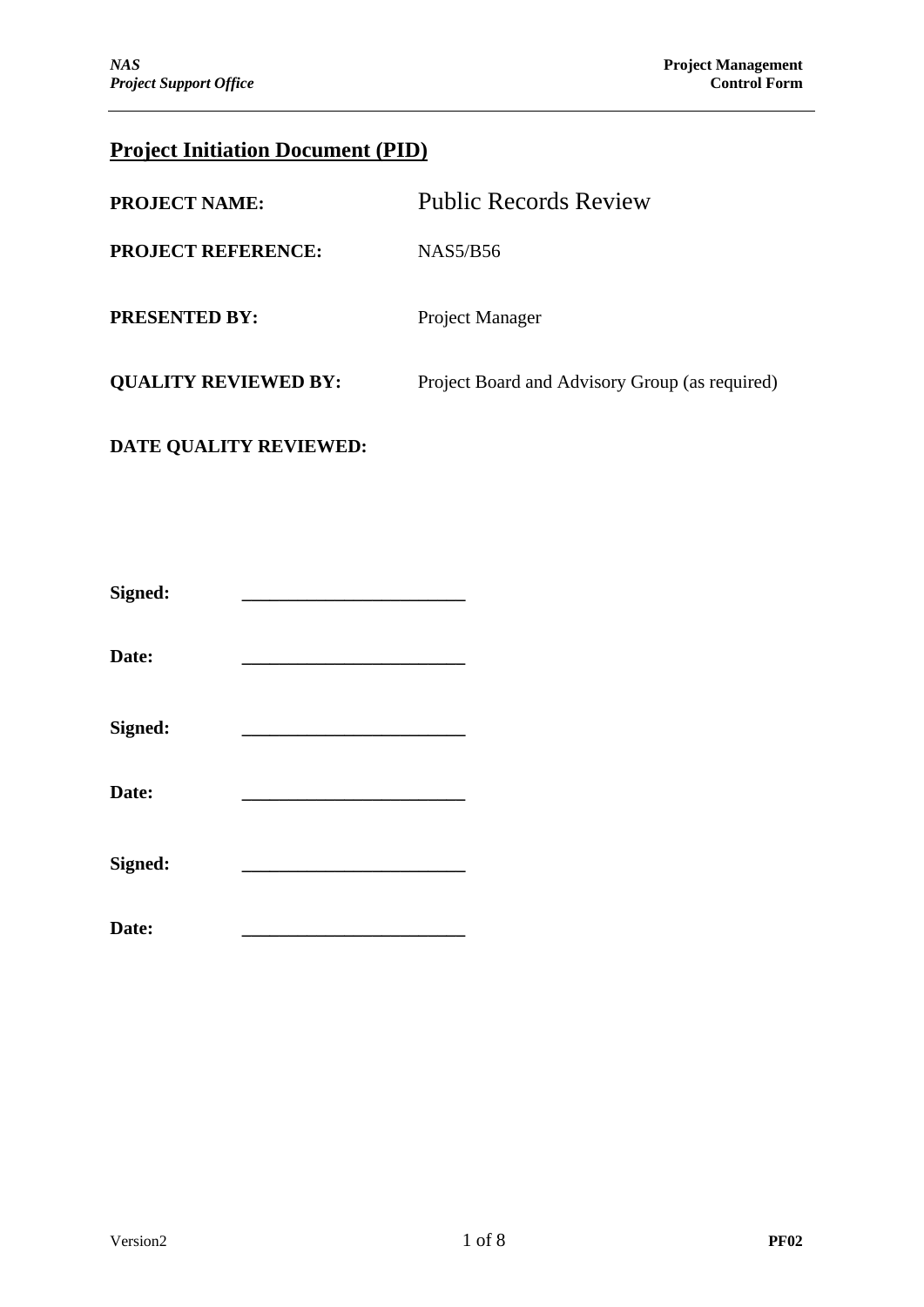#### **TABLE OF CONTENTS**

#### Page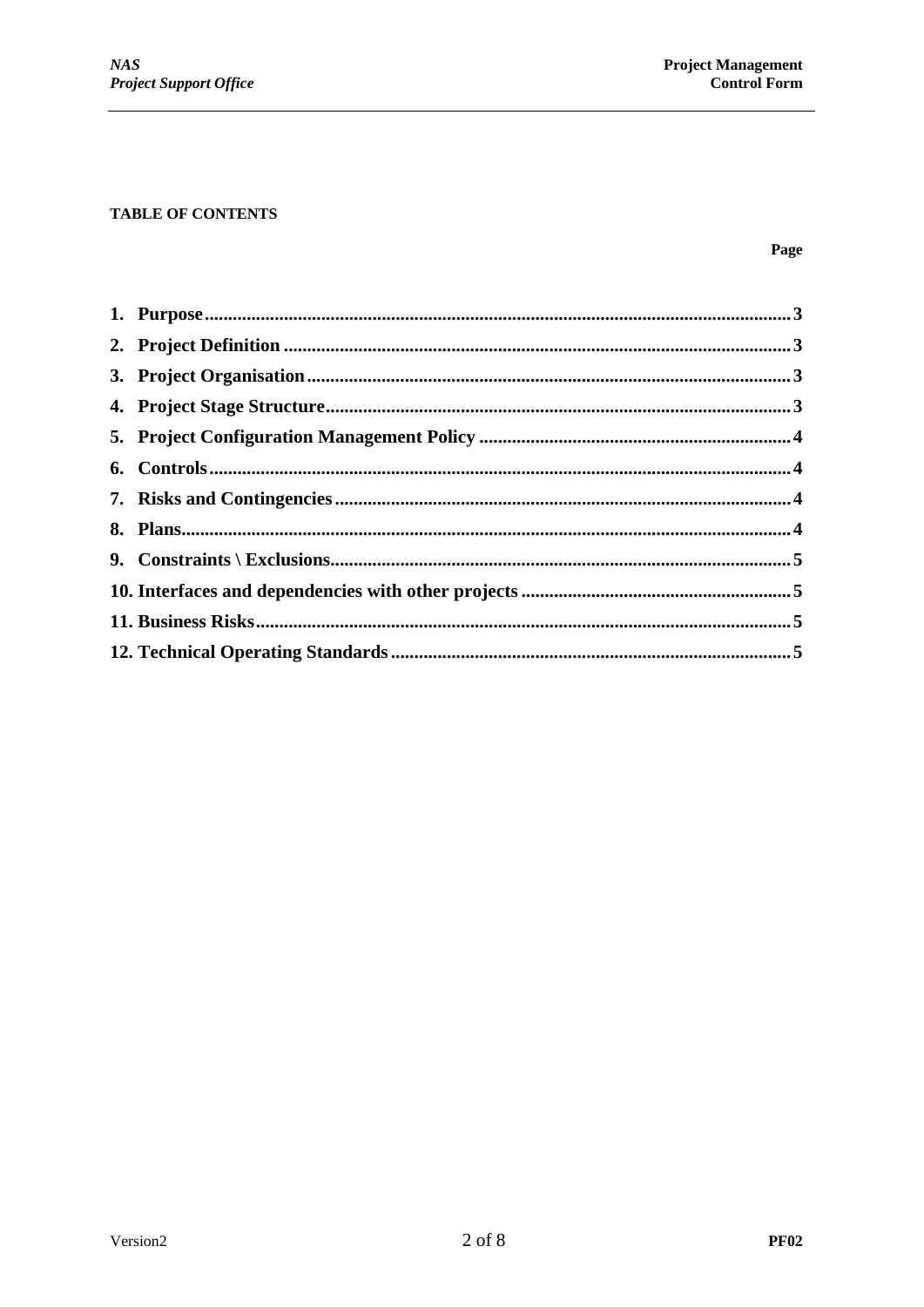## **1. Purpose**

The purpose of this project is to assist the Keeper to conduct a review of Scottish public records legislation. This follows report recommendations made by the Historical Abuse Systemic Review (the Shaw Report), published in November 2007, which carried out a two year investigation into systemic failings in the provision of residential child care in Scotland between 1950-1995 and which contributed to abuse suffered by children in residential schools and children's homes.

## **2. Project Definition**

The project aim is to conduct a review of public records legislation and produce an outcome report with recommendations for Scottish Ministers. The principal focus of the review is to identify failures of record keeping as highlighted by Shaw, but that this must be done within the context of a broader overview of public records legislation in Scotland.

The project is defined by the ministerial statement made to the Scottish Parliament in response to the Shaw Report by Adam Ingram MSP.

"The Shaw report rightly makes important recommendations about records and record keeping. The first is the need for a review of public records legislation. There are clear advantages in such a review, as the existing law is more than 60 years old. We have therefore asked the Keeper of the Records of Scotland, in consultation, to review the legislation on public records in the light of the shortcomings that were exposed by Shaw". Adam Ingram MSP, Minister for Children and Early Years, Scottish Parliament, 7 February 2008.

The project elements, or work-streams arising from these elements, are seen as the following. They will run in parallel.

- 1. Consultancy: Write a procurement specification to commission work from an outside consultant. Commission consultant either as part of an existing SG call-off contract or through the NAS tendering process. Consultant to conduct consultations with designated individuals or groups as determined by the specification.
- 2. Advisory Group: Draw up terms of reference and establish a new advisory group to assist the Keeper in the conduct of the review and wider consultation process. Membership of the group to be drawn from various constituencies.
- 3. Wider Consultation: Conduct a wider ad hoc consultation process, including consultation with professionals involved with records and archives, and child care.
- 4. Report: Draw together results of consultation and report to Scottish ministers.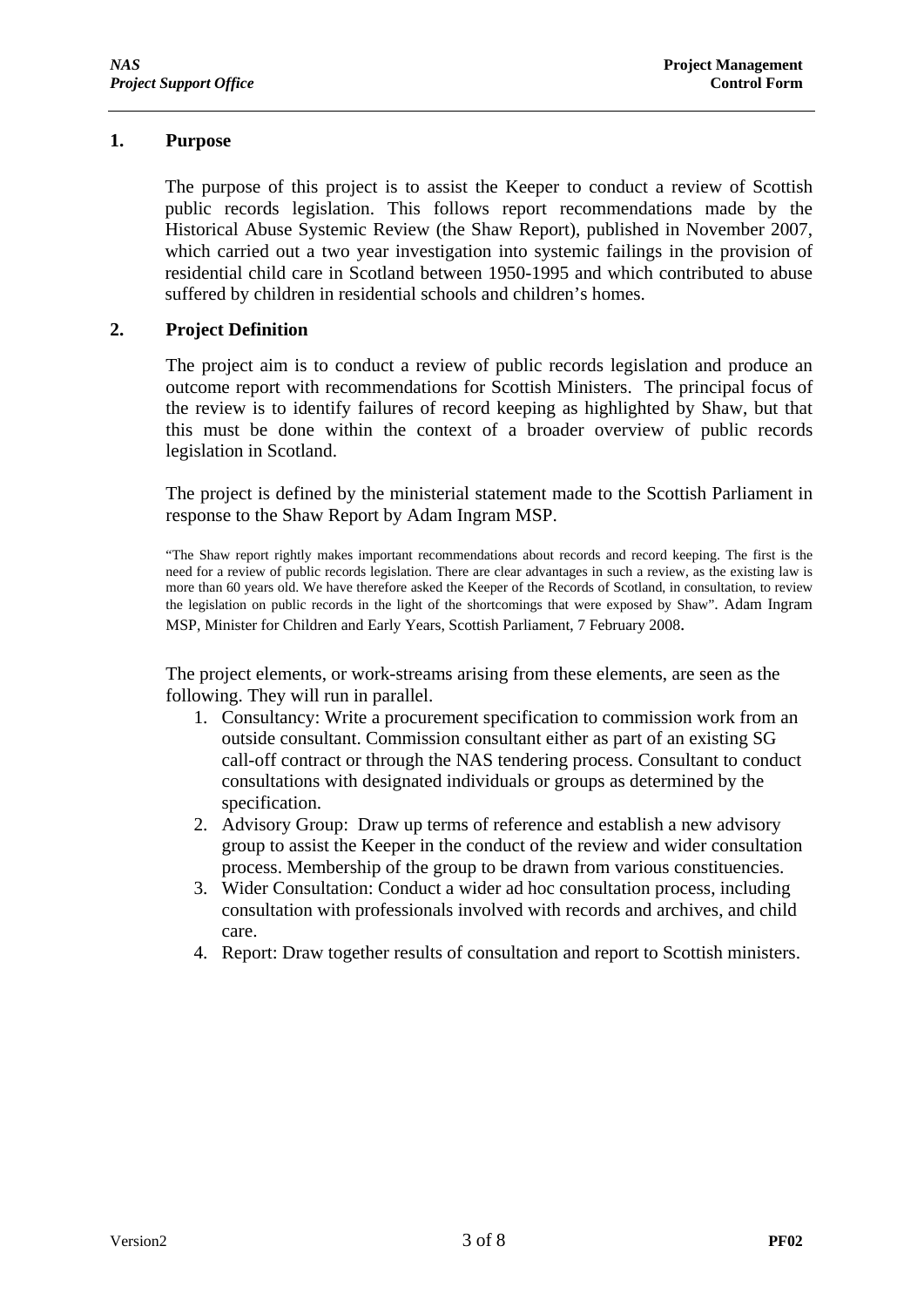| 3. | <b>Project Organisation</b> |                                                                                                                                                                  |
|----|-----------------------------|------------------------------------------------------------------------------------------------------------------------------------------------------------------|
|    | <b>Project Sponsor:</b>     | George MacKenzie, Keeper of the Records                                                                                                                          |
|    | <b>Project Board:</b>       | Chair: George Mackenzie, KRS<br>Senior User: Dave Brownlee, NAS<br><b>Senior Technical: Peter Anderson, NAS</b><br><b>Specialist Assessor:</b> Luke Cavanagh, SG |
|    | <b>Project Manager:</b>     | Bruno Longmore, NAS                                                                                                                                              |
|    | <b>Project Assurance:</b>   | Procurement issues: Jim Grady, NAS                                                                                                                               |
|    |                             | User Assurance: Luke Cavanagh, SG                                                                                                                                |
|    | <b>Project Team:</b>        | Hugh Hagan, NAS; Jenny McDermott, NAS;<br>Jenny Cutts, NAS.                                                                                                      |
|    | <b>Project Partners:</b>    | National Archives of Scotland                                                                                                                                    |
|    |                             | Scottish Government - Children, Young People<br>and Social Care                                                                                                  |
|    |                             |                                                                                                                                                                  |

#### **4. Project Stage Structure**

The project timetable is very tight. Stages therefore require to be run in parallel, or will overlap, and should be read in conjunction with the project timetable.

#### **Stage 1: Planning and Initiation**

Products: Prepare and agree Project Initiation Document, product definitions and stage plans. Quality assured: Project Board.

#### **Stage 2: Consultancy: Design Procurement**

Product: The review work will be undertaken by an outside consultant. They are essential to a successful outcome. This will ensure NAS neutrality. Prepare consultant's specification and brief, and submit invitations to tender through the normal tendering process. Previous information gathered by the NAS Public Records Review Group will be used to inform the consultant's remit. The consultants will identify participants, lobby groups and representative bodies and aim to report within 6-8 weeks. Quality assured: Senior User, Specialist Assessor and Project Board.

#### **Stage 3: Consultancy: Selection of Consultant, Conduct Research and Submit Report**

Product: Consultant selected and invited to conduct independent survey and research among designated groups, and submit report within 6-8 weeks. The advisory group, will have the opportunity to consider constituencies to be addressed by consultants, which will include the following:

- Shaw Report authors
- Local authority social work and child-care sector
- Private social work and child-care sector
- Record professionals
- Abuse 'survivors'/former residents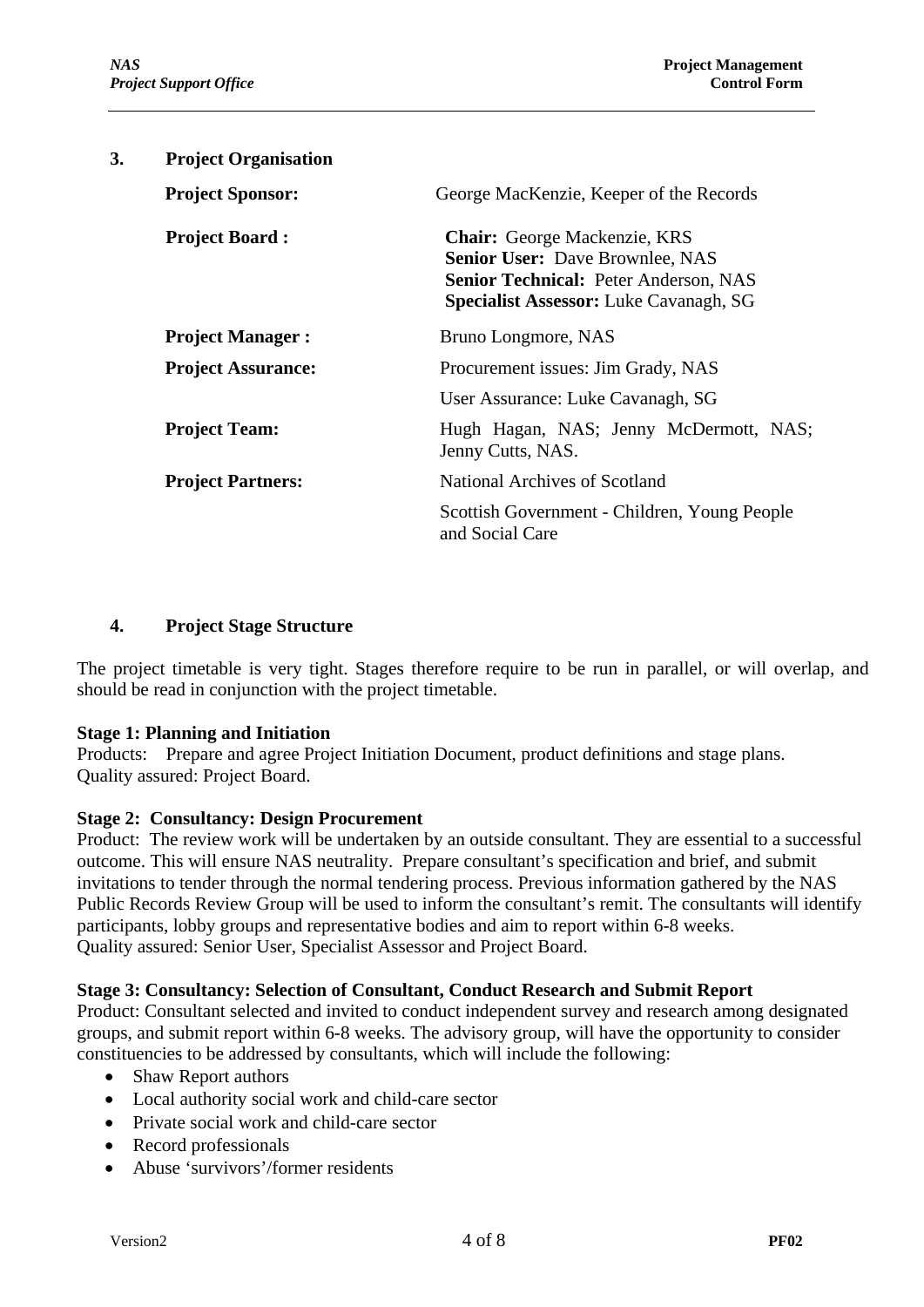The consultant's report will be submitted for comment to the advisory group at the interim draft stage. A copy of the final report will be made available to the public under the Freedom of Information Scotland Act 2002.

Quality assured: Project Team and Project Board.

# **Stage 4. Advisory Group: Establishment and Terms of Reference**

Product: Establish an advisory group to bring together important voices and work towards a shared understanding of issues. Draw up terms of reference and invite participants to attend meetings of the advisory group. Members should have the knowledge and expertise to provide a solid basis for discussion, including knowledge of appropriate literature and international best practice. Quality assured: Specialist Assessor and Project Board.

## **Stage 5: Advisory Group: Meetings**

Product: The purpose of the advisory group is to gain diverse views, and enable the Keeper to consult with wider views and perspectives across a range of sectors, obtaining cross-sectoral opinion. The group will be drawn from child care and social work sectors, the local authority sector, central government and be representative of survivors or former residents. The group will be chaired by the Keeper and work towards a shared understanding of the issues, and help inform the management of the project. The consultant's report will be reviewed by the advisory group before it is reported to NAS senior management via the Project Board.

Quality assured: Senior User, Specialist Assessor and Project Board.

# **Stage 6: Wider Consultation: Conduct Paper-based Reviews**

Products: Conduct a literature and international best practice review of public records legislation elsewhere in the world. This should concentrate on English-speaking countries where record practice is similar. It will look specifically at countries where recent changes to public records legislation have taken place (e.g. New Zealand) and also where similar investigations have been conducted into systemic failures in state funded child-care provision (e.g. Canada). A report will be submitted to the project board. Quality assured: Project Team and Project Board.

## **Stage 7: Wider Consultation: Individuals and Organisations**

Products: Conduct wider consultation with record professionals and particular leaders of representative groups. Meetings will be conducted separately from the consultant's review. Quality assured: Project Team and Project Board.

## **Stage 8: Communications Plan**

Products: In light of public interest in the case, information will be posted on the NAS web-site (e.g. Advisory Group meetings). The aim is to publish all results of the review, excluding policy advice to Scottish ministers.

Quality assured: Project Board.

## **Stage 9: Review Outcome**

Products: The Review outcome will be a report to Scottish ministers, allowing them to make an accurate statement to parliament and recommend a clear way forward. The report needs to be clearly framed to lay down the remit for any possible future Bill work. Quality assured: Project Board

## **Stage 10. Review**

Product: Post Implementation Review. Quality assured: Project sponsor.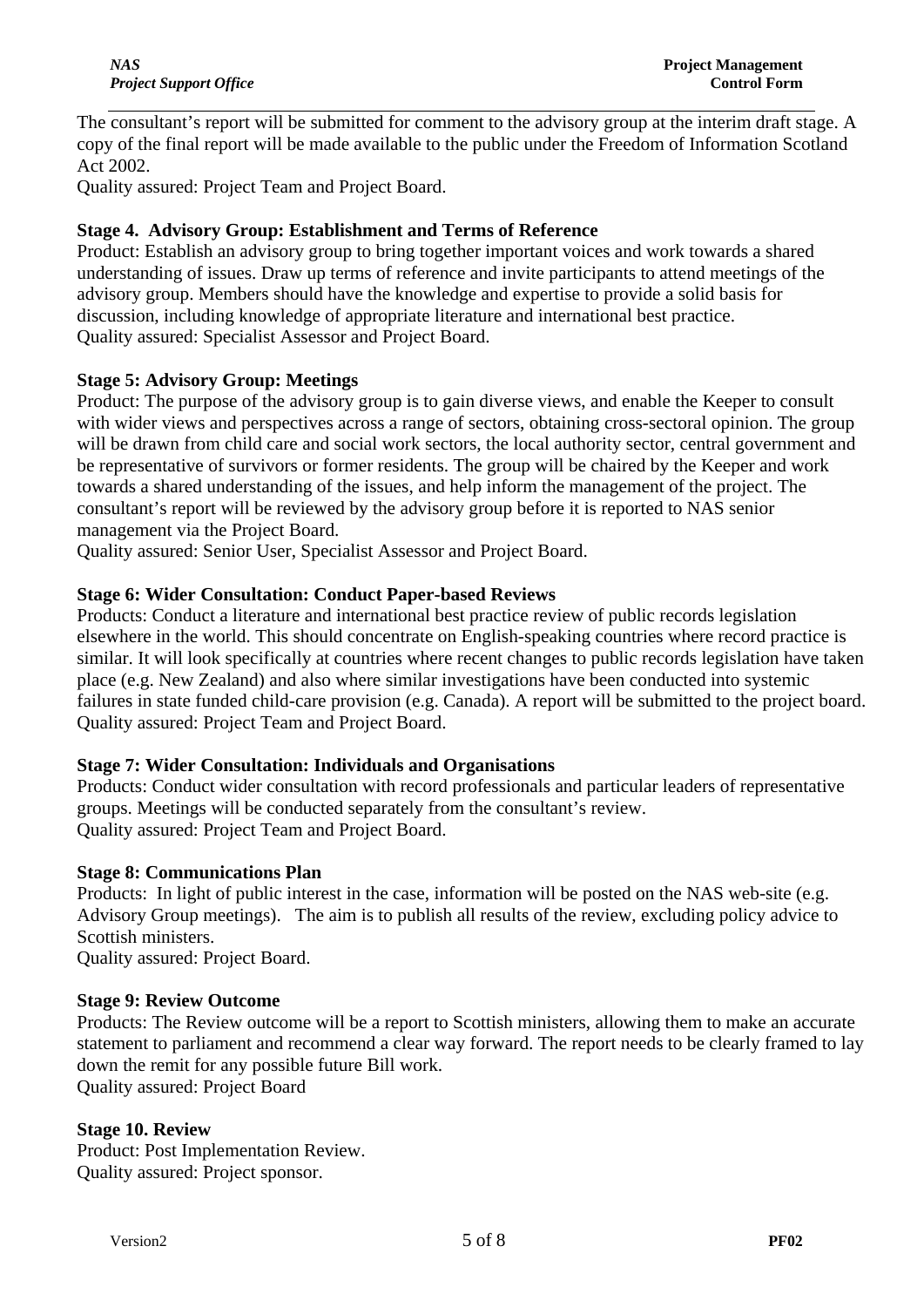## **5. Project Configuration Management Policy**

 The Project Manager will ensure that records, monitors and reports are produced, maintained and issued. The main file will be kept in the NAS (ref: NAS5/B56)**.**

#### **6. Controls**

The project will be managed in accordance with NAS PRINCE2 guidelines. Meetings of the Board will be held at appropriate times throughout the duration of the project. The Project Manager will produce a progress report prior to each meeting, including contributions from the project team, or the expert advisor on their areas of responsibility. The Project Manager will also seek the advice or approval of the Board when appropriate, and will ensure the satisfactory quality assurance of all project products and deliverables. Each product will be formally approved at the end of each stage.

Copies of all key papers will be retained on the formal project file.

### **7. Risks and Contingencies**

Several risks are involved in this project:

| <b>Risk</b>          | <b>Likelihood</b> | <b>Impact</b> | <b>Countermeasures</b>                      |
|----------------------|-------------------|---------------|---------------------------------------------|
| Lack of internal     | Medium            | High          | Look for further support.                   |
| NAS support to       |                   |               |                                             |
| maintain progress.   |                   |               |                                             |
| Lack of ready        | Low               | High          | Ensure commitment of group members and      |
| support from         |                   |               | that they are kept fully aware of tight     |
| Keeper's advisory    |                   |               | deadline.                                   |
| group.               |                   |               |                                             |
| Project fails to     | Medium            | High          | Stick closely to timetable; notify project  |
| deliver report to    |                   |               | board of any delays; keep minister informed |
| specified deadline   |                   |               | of progress and any perceived delays.       |
| date, resulting in   |                   |               |                                             |
| damage to NAS        |                   |               |                                             |
| reputation.          |                   |               |                                             |
| Lack of funds to     | Low               | High          | Obtain commitment that funding is           |
| conduct              |                   |               | available from Stage 1.                     |
| consultancy          |                   |               |                                             |
| review.              |                   |               |                                             |
| Overly high          | High              | Low           | Ensure that product of the review is firmly |
| expectations for a   |                   |               | announced from the outset; ensure good      |
| new public records   |                   |               | publicity and presentational handling to    |
| Act from record      |                   |               | manage expectations.                        |
| and archive          |                   |               |                                             |
| specialists.         |                   |               |                                             |
| Failure to represent | Low               | High          | Ensure that Advisory Group is broadly       |
| needs of a           |                   |               | based and drawn from a wide range of        |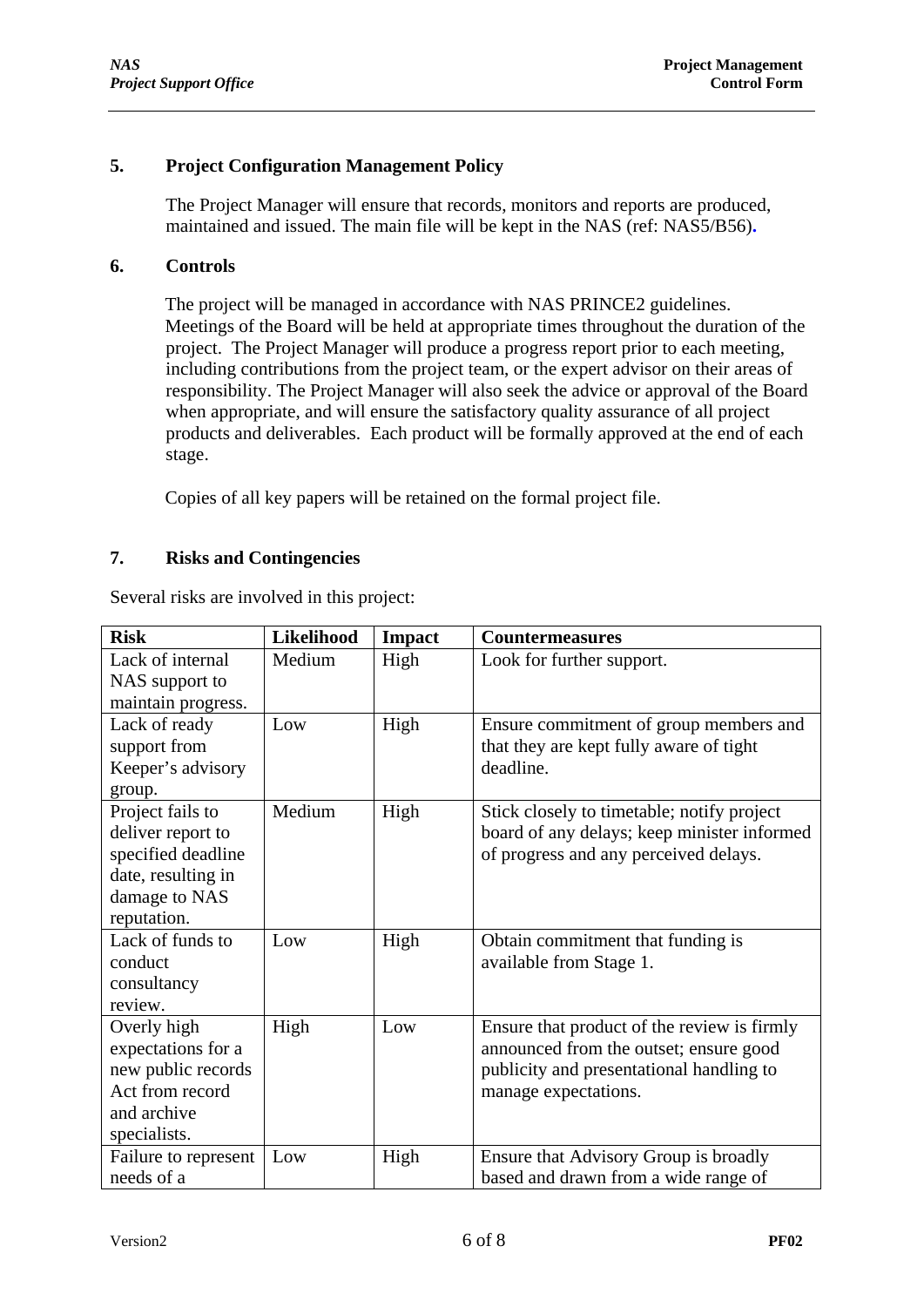*NAS* **Project Management** *Project Support Office* **Control Form** 

| significant interest |        |      | constituencies.                             |
|----------------------|--------|------|---------------------------------------------|
| group                |        |      |                                             |
| Failure to           | Low    | High | Consult with Shaw Report authors and        |
| adequately reflect   |        |      | ensure that interpretations and assumptions |
| recommendations      |        |      | being made are correct.                     |
| made by the Shaw     |        |      |                                             |
| Report team.         |        |      |                                             |
| NAS progress on      | Medium | High | Liaise closely with SG Looked After         |
| public records falls |        |      | Children. Turn it to good effect; while     |
| behind SG            |        |      | linked, the recommendations about records   |
| progress on other    |        |      | can be seen as unique and stand alone.      |
| Shaw                 |        |      |                                             |
| recommendations.     |        |      |                                             |
|                      |        |      |                                             |

# **8. Plans**

| <b>STAGE</b>                                     | <b>TARGET DATE</b>                 |
|--------------------------------------------------|------------------------------------|
| <b>Stage 1: Planning &amp; Initiation</b>        | <b>August 2008</b>                 |
| Project board meeting: initiation meeting        | 29 August 2008                     |
| <b>Stage 2: Consultancy: Design</b>              | <b>September 2008</b>              |
| Procurement                                      |                                    |
| Project board meeting: Sign off Stage Two        | Mid September 2008                 |
| <b>Stage 3: Selection of Consultant, Conduct</b> | <b>October - December 2008</b>     |
| <b>Research and Submit Report</b>                |                                    |
| Consultant submits<br>interim<br>report<br>to    | End October 2008                   |
| advisory group                                   |                                    |
| Consultant submits completed report              | End November 2008                  |
| Project board meeting: Sign off Stage Three      | End December 2008                  |
| <b>Stage 4: Advisory Group: Establishment</b>    | <b>September 2008</b>              |
| and Terms of Reference                           |                                    |
| Project Board meeting: Sign off Stage Four       | Mid September 2008                 |
| <b>Stage 5: Advisory Group: Meetings</b>         | <b>October - December 2008</b>     |
| Project board Meeting: Sign off Stage Five.      | Early December 2008                |
| <b>Stage 6: Conduct Paper-based Reviews</b>      | September – December 2008          |
| Project board meeting: Sign off Stage Six        | Mid December 2008                  |
| <b>Stage 7: Wider Consultation: Individuals</b>  | September – December 2008          |
| and Organisations                                |                                    |
| Project board meeting: Sign Off Stage Seven      | Mid December 2008                  |
| <b>Stage 8: Communications Plan</b>              | September 2008 - January 2009      |
| Submit Cabinet report to Minister                | Shaw Report Anniversary (Nov 2008) |
| <b>Stage 9: Review Outcome</b>                   | February 2009                      |
| Keeper submits final report to Scottish          | End Feb 2009                       |
| Ministers                                        |                                    |
| <b>Stage 10: Project Review Board Meeting:</b>   | <b>August 2009</b>                 |
| lessons learned                                  |                                    |